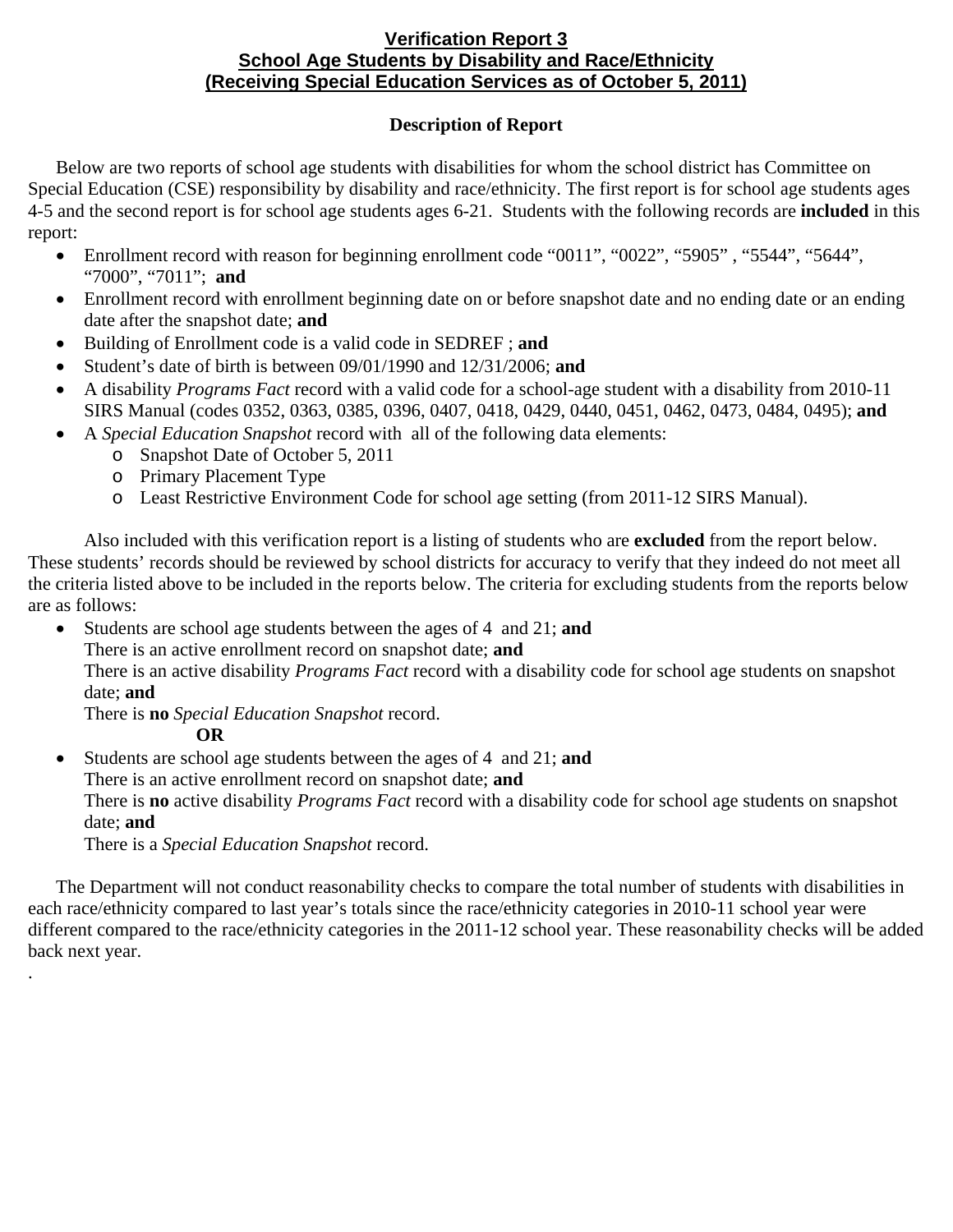## **Verification Report 3 School Age Students by Disability and Race/Ethnicity (Receiving Special Education Services as of October 5, 2011) Ages 4-5**

**Directions:** Please review the data below to verify that students' disability and race/ethnicity are displayed accurately for all school age students with disabilities (aged 4-5) for whom your district has CSE responsibility and who were receiving special education services on the snapshot date. The links below the numbers in each cell provide a list of students that meet the criteria to be included in the report. Also, please review your school district's report of students excluded from this report. **If corrections are needed to this report, please resubmit your district files with the necessary corrections to the Regional Information Center (or the data warehouse for large cities) before the certification due date.**

|                       |                                                  | $\mathbf{A}$          | B                                                                                  | $\mathbf c$                             | D                                                                 | E                                                                                       | F                                       | G                                                     | H    |
|-----------------------|--------------------------------------------------|-----------------------|------------------------------------------------------------------------------------|-----------------------------------------|-------------------------------------------------------------------|-----------------------------------------------------------------------------------------|-----------------------------------------|-------------------------------------------------------|------|
|                       |                                                  |                       |                                                                                    |                                         |                                                                   |                                                                                         |                                         |                                                       |      |
| Line<br><b>Number</b> | <b>Disability</b><br>(As of Snapshot Date        | Hispanic<br>or Latino | American<br>Indian or<br>Alaska<br><b>Native</b><br>(Not of<br>Hispanic<br>Origin) | Asian<br>(Not of<br>Hispanic<br>Origin) | Black or<br>African<br>American<br>(Not of<br>Hispanic<br>Origin) | Native<br>Hawaiian<br>or Other<br>Pacific<br>Islander<br>(Not of<br>Hispanic<br>Origin) | White<br>(Not of<br>Hispanic<br>Origin) | Two or<br>More<br>Races (Not<br>of Hispanic<br>Origin | Tota |
| 01                    | Autism                                           |                       |                                                                                    |                                         |                                                                   |                                                                                         |                                         |                                                       |      |
| 02                    | <b>Emotional Disturbance</b>                     |                       |                                                                                    |                                         |                                                                   |                                                                                         |                                         |                                                       |      |
| 03                    | <b>Learning Disability</b>                       |                       |                                                                                    |                                         |                                                                   |                                                                                         |                                         |                                                       |      |
| 04                    | Intellectual Disability <sup>1</sup>             |                       |                                                                                    |                                         |                                                                   |                                                                                         |                                         |                                                       |      |
| $\overline{05}$       | <b>Deafness</b>                                  |                       |                                                                                    |                                         |                                                                   |                                                                                         |                                         |                                                       |      |
| 06                    | Hearing Impairment                               |                       |                                                                                    |                                         |                                                                   |                                                                                         |                                         |                                                       |      |
| 07                    | Speech or Language<br>Impairment                 |                       |                                                                                    |                                         |                                                                   |                                                                                         |                                         |                                                       |      |
| 08                    | <b>Visual Impairment</b><br>(includes Blindness) |                       |                                                                                    |                                         |                                                                   |                                                                                         |                                         |                                                       |      |
| 09                    | Orthopedic Impairment                            |                       |                                                                                    |                                         |                                                                   |                                                                                         |                                         |                                                       |      |
| 10                    | Other Health Impairment                          |                       |                                                                                    |                                         |                                                                   |                                                                                         |                                         |                                                       |      |
| $\overline{11}$       | <b>Multiple Disabilities</b>                     |                       |                                                                                    |                                         |                                                                   |                                                                                         |                                         |                                                       |      |
| $\overline{12}$       | Deaf-Blindness                                   |                       |                                                                                    |                                         |                                                                   |                                                                                         |                                         |                                                       |      |
| $\overline{13}$       | <b>Traumatic Brain Injury</b>                    |                       |                                                                                    |                                         |                                                                   |                                                                                         |                                         |                                                       |      |
| 14                    | Total (Lines 1-13)                               |                       |                                                                                    |                                         |                                                                   |                                                                                         |                                         |                                                       |      |

1 **Mental Retardation has been changed to Intellectual Disability in the 2010-11 school year**